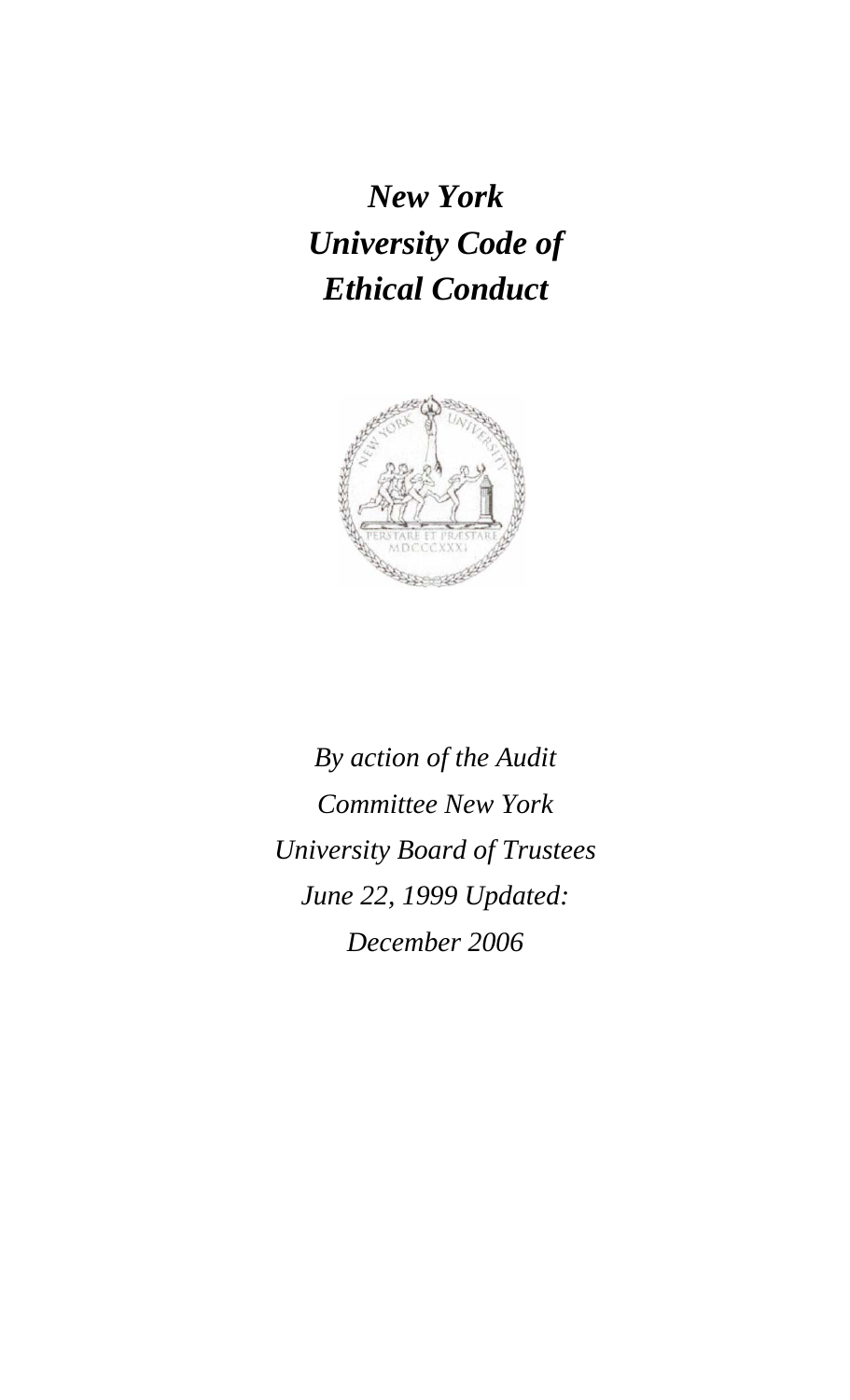

In furtherance of maintaining and promoting New York University's reputation for excellence and integrity, the Board of Trustees has promulgated this Code of Ethical Conduct, which sets forth the general principles to which we subscribe and to which we expect every member of the University - every part-time and full-time employee, faculty member, officer, trustee, overseer, and advisory board member - to adhere. These principles have been derived from federal, state, and local laws and regulations, University policies and procedures, contractual and grant obligations, and generally accepted principles of ethical conduct.

## **I. ADHERENCE TO THE HIGHEST ETHICAL STANDARDS**

Every member of the University shall, at all times, conduct his or her activities in accordance with the highest professional and community ethical standards.

#### **II. RESPECT FOR AND COMPLIANCE WITH THE LAW**

Every member of the University is expected to become familiar with those laws, regulations, and University rules which are applicable to his or her position and duties, and to comply with both their letter and spirit. The University will implement programs to further members' awareness and to monitor and promote compliance. All questions and concerns about the legality or propriety of any action or failure to take action by or on behalf of the University should be referred to either the member's supervisor or to the Office of Legal Counsel.

## **III. COMPLIANCE WITH ALL CONTRACTUAL AND GRANT TERMS AND CONDITIONS**

Every member of the University is expected to maintain access to and to comply strictly with the terms and conditions of each University grant and contract on which he or she is working. All questions or concerns about whether a particular term or condition violates the law or whether the grantor or contractor has breached its obligations to the University should be referred promptly to the Office of Legal Counsel.

## **IV. SUPPORT OF THE UNIVERSITY'S GOALS AND AVOIDANCE OF CONFLICTS OF INTEREST**

New York University is a not-for-profit institution which is dedicated to teaching and research. Every member of the University is expected to faithfully carry out his or her professional duties in furtherance of the University's mission. Every member has a duty to avoid conflicts between his or her personal interests and official responsibilities and to comply with University and applicable School codes and guidelines for reporting and reviewing actual and potential conflicts of interest and conflicts of commitment. Additionally, a member may not utilize his or her position with the University for his or her personal benefit. Members are also expected to consider and avoid, not only an actual conflict but also, the appearance of a conflict of interest.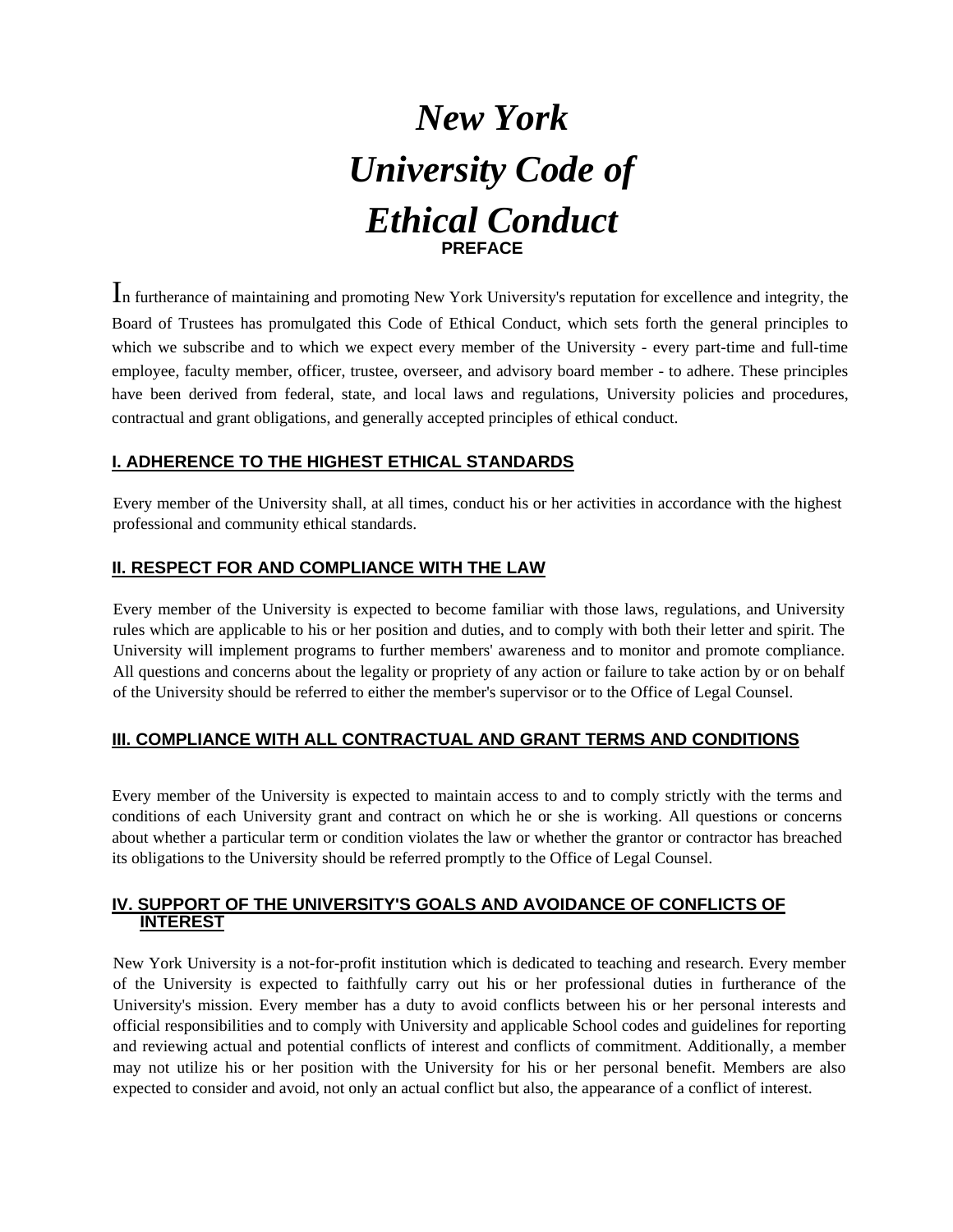# **V. MAINTENANCE OF THE HIGHEST STANDARDS OF ACADEMIC INTEGRITY**

Every member of the University involved in teaching and research activities is expected to conform to the highest standards of honesty and integrity. Activities such as plagiarism, misrepresentation, and falsification of data are expressly prohibited. All research at the University must be conducted in strict conformity with the applicable University policies, procedures, and approvals and the requirements of all governmental and private research sponsors.

# **VI. RESPECT FOR THE RIGHTS AND DIGNITY OF OTHERS**

New York University is committed to a policy of equal treatment, opportunity, and respect in its relations with its faculty, administrators, staff, students, and others who come into contact with the University. Every member of the University is prohibited from discriminating on the basis of race, color, religion, sexual orientation, gender and/or gender identity or expression, marital or parental status, national origin, citizenship status, veteran or military status, age, disability, and any other legally protected status; physically assaulting, emotionally abusing, or harassing anyone; and depriving anyone of rights in his or her physical or intellectual property, under University policy, or under federal, state, and local laws.

# **VII. STRIVING TO ATTAIN THE HIGHEST STANDARDS OF PATIENT CARE**

Every member of the University involved in furnishing medical and dental services is expected to provide the highest quality of services responsive to the needs of patients, their families, and the communities in which the University functions. All patient care must be reasonable, necessary, and appropriate to the situation and be provided only by duly qualified University personnel. All patient records and documentation must conform to all applicable legal and payor requirements as well as professional standards. Every member of the University is expected to protect the confidentiality of patient information.

# **VIII. MAINTENANCE AND PRESERVATION OF ACCURATE RECORDS**

Members of the University are expected to create and maintain records and documentation which fully conform to all applicable laws and professional, and ethical standards. Every member of the University who is involved, directly or indirectly, in the preparation or submission of a bill to any governmental or private payor is expected to use his or her best efforts to ensure the bill addresses only those services rendered and products delivered and in the correct amount, supported by appropriate documentation.

# **IX. CONDUCTING BUSINESS PRACTICES WITH HONESTY AND INTEGRITY**

Every member of the University is expected to conduct all business with patients, payors, vendors, competitors, and the academic community with honesty and integrity. This duty includes, but is not limited to: adherence to federal and state anti-fraud and referral prohibitions in dealing with vendors and referral sources; adherence to all antitrust laws (such as those governing prices and other sales terms and conditions, improper sharing of competitive information, allocation of territories, and group boycotts); and protecting and preserving University property and assets--including proprietary intellectual property, buildings, equipment, books, supplies, and funds.

## **X. CONCERN FOR HEALTH AND SAFETY; RESPECTING THE ENVIRONMENT**

Every member of the University is expected, in the performance of his or her duties, to comply with all laws and regulations which govern occupational and patient health and safety and to make every reasonable effort to ensure that students, faculty, patients, employees, and visitors are protected from undue health risks and unsafe conditions.